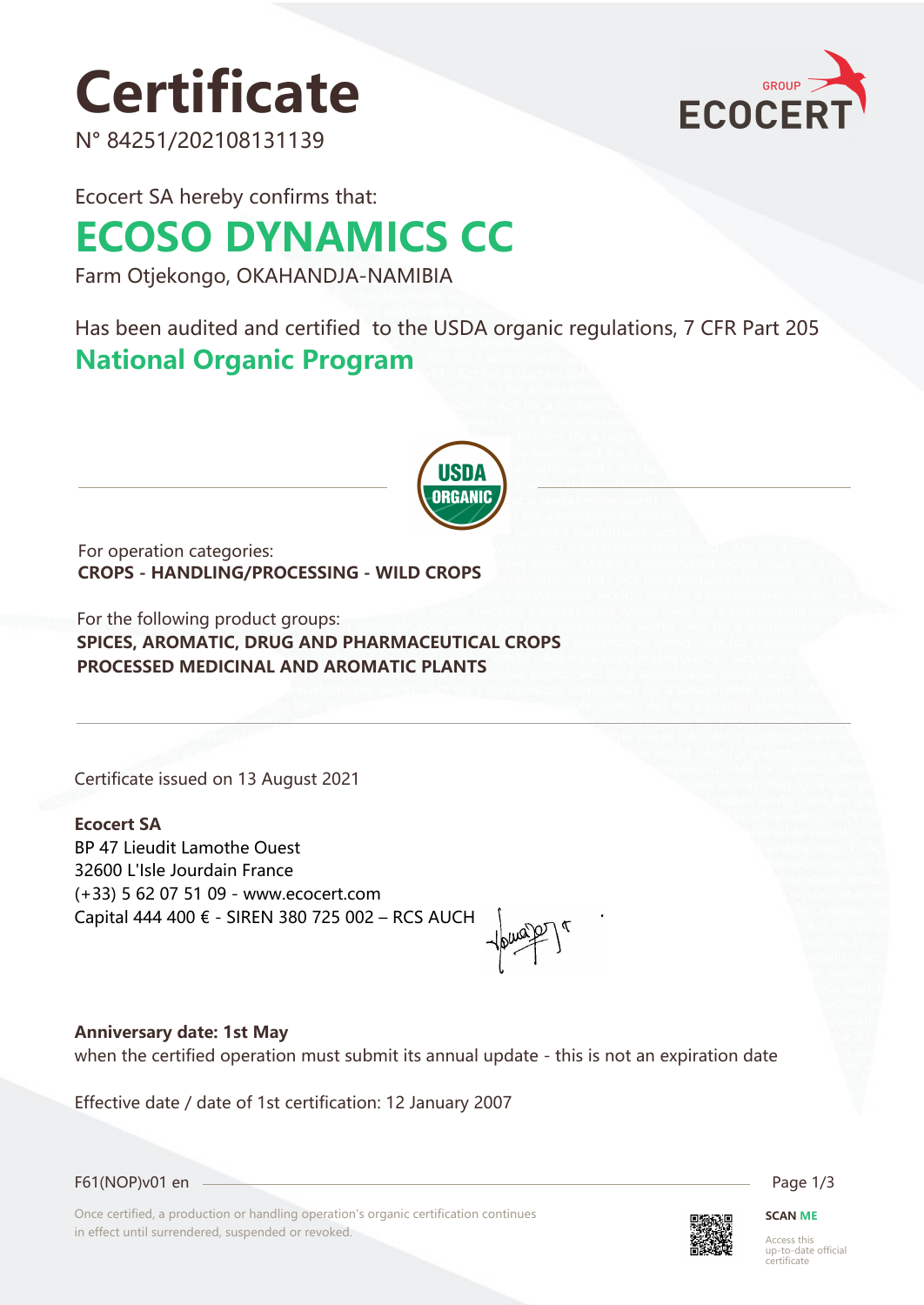

### **Annex to the certificate**

N° 84251/202108131139

### **ECOSO DYNAMICS CC**

USDA organic regulations, 7 CFR Part 205 – National Organic Program

#### Products certified:

- **>** Harpagophytum Dried Slices (H. procumbens and H. zeyheri) 100% Organic
- **>** Harpargophytum Procumbens Powder for tablets/capsules 100% Organic
- **>** Harpargophytum Procumbens Tea 100% Organic
- **>** Herbal and medicinal plants Devils Claw 100% Organic
- **>** Herbal and medicinal plants Devil's Claw 100% Organic
- **>** Hibiscus H sabdariffa (Nursery) 100% Organic
- **>** Hibiscus Nursery 100% Organic
- **>** Hibiscus Sabdariffa / Rosella tea 100% Organic

Certificate issued on 13 August 2021

#### **Ecocert SA**

BP 47 Lieudit Lamothe Ouest 32600 L'Isle Jourdain France (+33) 5 62 07 51 09 - www.ecocert.com Capital 444 400 € - SIREN 380 725 002 – RCS AUCH

#### **PRODUCT LABELLING CATEGORY**

F61(NOP)v01 en 2/3

Once certified, a production or handling operation's organic certification continues in effect until surrendered, suspended or revoked.



### **SCAN ME**

Access this up-to-date official certificate